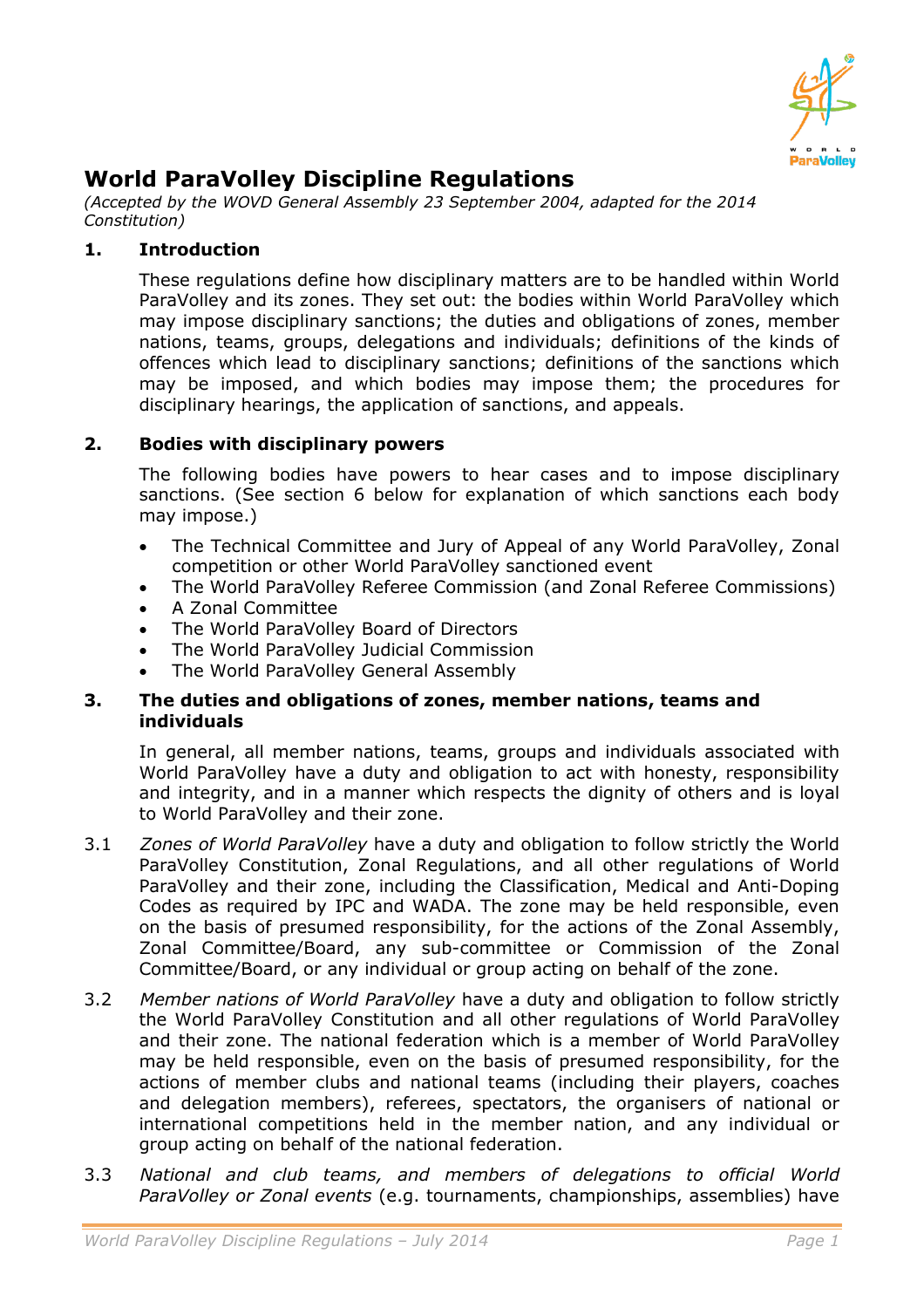

a duty and obligation to follow strictly the World ParaVolley Constitution and all other regulations of World ParaVolley and their zone. A club or national team may be held responsible, even on the basis of presumed responsibility, for the actions of any individual or group acting on behalf of the team, club or delegation, including spectators.

3.4 *World ParaVolley officials (including members of the Board of Directors, World ParaVolley Commissions or Committees, International and Candidate International referees, International Classifiers, and any other individuals or groups acting on behalf of World ParaVolley)*, have a duty and obligation to follow strictly the World ParaVolley Constitution and all other regulations of World ParaVolley and their zone, including the Classification, Medical and Anti-Doping Codes as required by IPC and WADA, and any relevant Code of Conduct.

### **4. Definitions of the kinds of offences which lead to disciplinary sanctions**

4.1 Sports offences

Sports offences are in general any improper actions or words which occur in match play or immediately surrounding a match or competition. They include the following (but this list should not be considered exhaustive):

- (i) dishonesty or cheating in order to benefit an individual or team;
- (ii) use of forbidden substances (doping) (for fuller definition, see the relevant World ParaVolley and WADA Anti-doping regulations);
- (iii) use of unauthorised or unqualified team members;
- (iv) active or passive obstruction of the normal playing of a match or competition, including: refusal to play, delaying a match or matches, obstructing competition officials in the organisation of the competition;
- (v) improper, abusive or violent words or actions, or any form of harassment towards match or competition officials;
- (vi) biased officiating by referees, scorers, line judges or any other match officials.

### 4.2 Administrative offences

Administrative offences are in general any improper actions or words which occur outside the immediate match context. They include the following (but this list should not be seen as exhaustive):

- (i) dishonesty or cheating, including financial impropriety, in order to benefit an individual, group, team, member nation or zone;
- (ii) failure to provide information reasonably required in time (e.g. registration details of players, officials);
- (iii) neglect or abuse of the duties and responsibilities of a zonal or World ParaVolley office;
- (iv) failure to pay fees (e.g. World ParaVolley membership fees, competition entry fees, etc.);
- (v) failure to pay a fine or serve any other form of disciplinary action;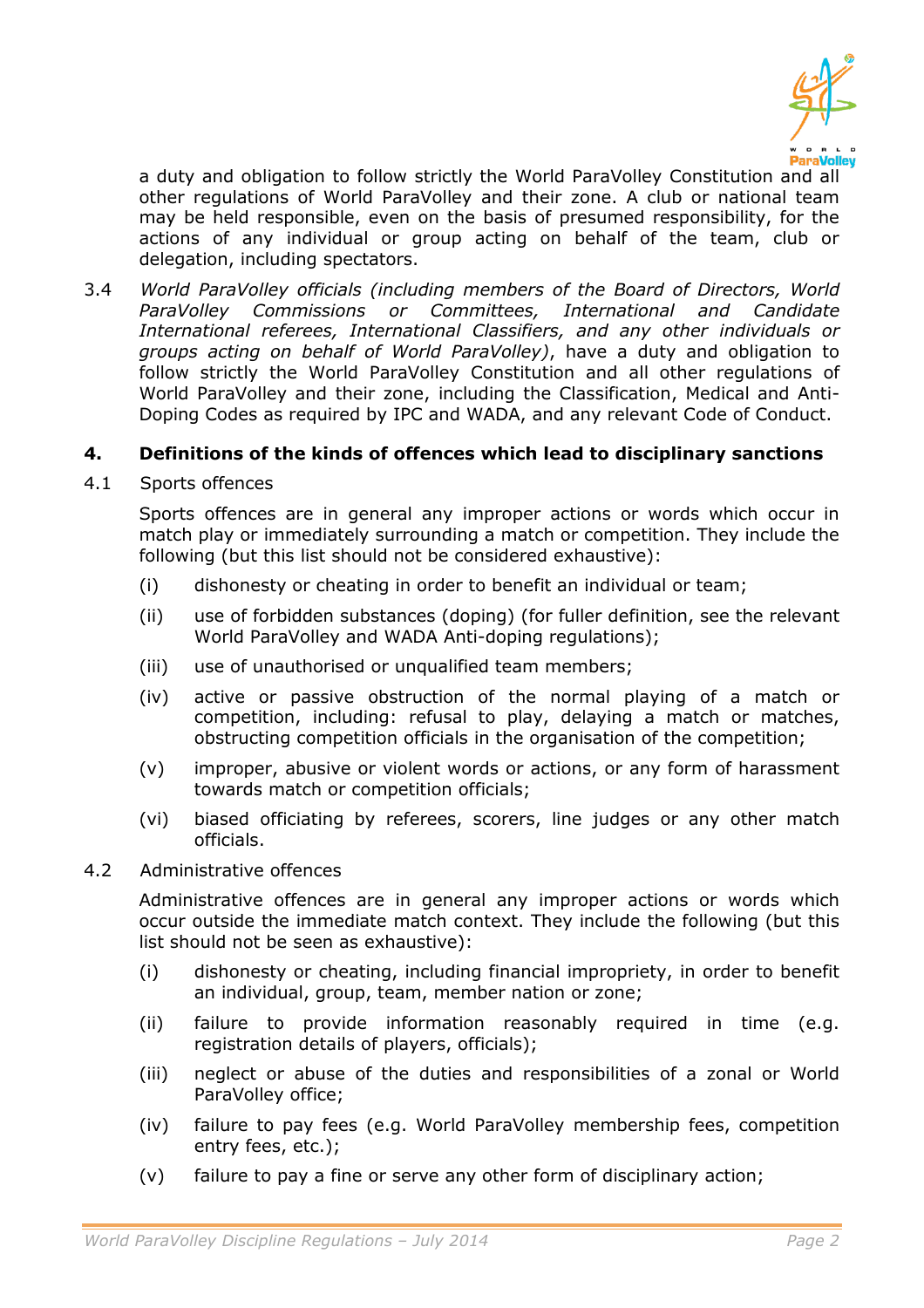

- (vi) failure by a zone or national federation to enforce disciplinary action taken against an individual, group, team or member nation;
- (vii) withdrawing from a competition without adequate reason;
- (viii) failure to provide facilities for a competition as agreed in the competition contract between World ParaVolley or the zone and the organiser.
- 4.3 Bringing the sport into disrepute

Bringing the sport into disrepute means in general any actions or words, including electronic communication, which are likely to harm the reputation of World ParaVolley, a zone, or the sport's disciplines of Standing and Sitting volleyball, and Standing and Sitting Beach Volleyball. They include the following (but this list should not be seen as exhaustive):

- (i) dishonesty or cheating, including financial impropriety, in order to benefit an individual, group, team, member nation or zone;
- (ii) improper, abusive or violent words or actions, or any form of harassment towards officials of World ParaVolley or the zone;
- (iii) discrimination on the basis of race, sex, ethnic origin, religious, philosophical or political beliefs, marital status or other grounds;
- (iv) failure to maintain confidentiality;
- (v) receiving or giving personal gifts in order to obtain privileges or position within World ParaVolley, a zone or a member nation;
- (vi) actions or words, in a public forum or in writing (including by electronic means), which are likely to damage the relationships of World ParaVolley or a zone with a member nation, international sports governing body, or national or regional government;
- (vii) failure to declare a conflict of interest affecting World ParaVolley, a zone or activities within World ParaVolley or a zone.

### **5. Disciplinary sanctions**

The following disciplinary sanctions may be imposed on individuals, groups, member nations or zones:

- 5.1 Warning letter which admonishes the individual, group, member nation or zone concerning its conduct, and warns against any future misconduct.
- 5.2 Fine.
- 5.3 Suspension of an individual player, team official or referee from matches in a competition.
- 5.4 Reversal or amendment of match results, or penalising of a team's position in a competition.
- 5.5 Suspension of an individual, team, club, group or member nation from membership or activity within World ParaVolley, or a Zone for a specified period or from specified competition(s). A suspended individual, team, club or member nation is not permitted to take any part in World ParaVolley or Zonal competitions, Commissions, meetings or assemblies during the period of suspension.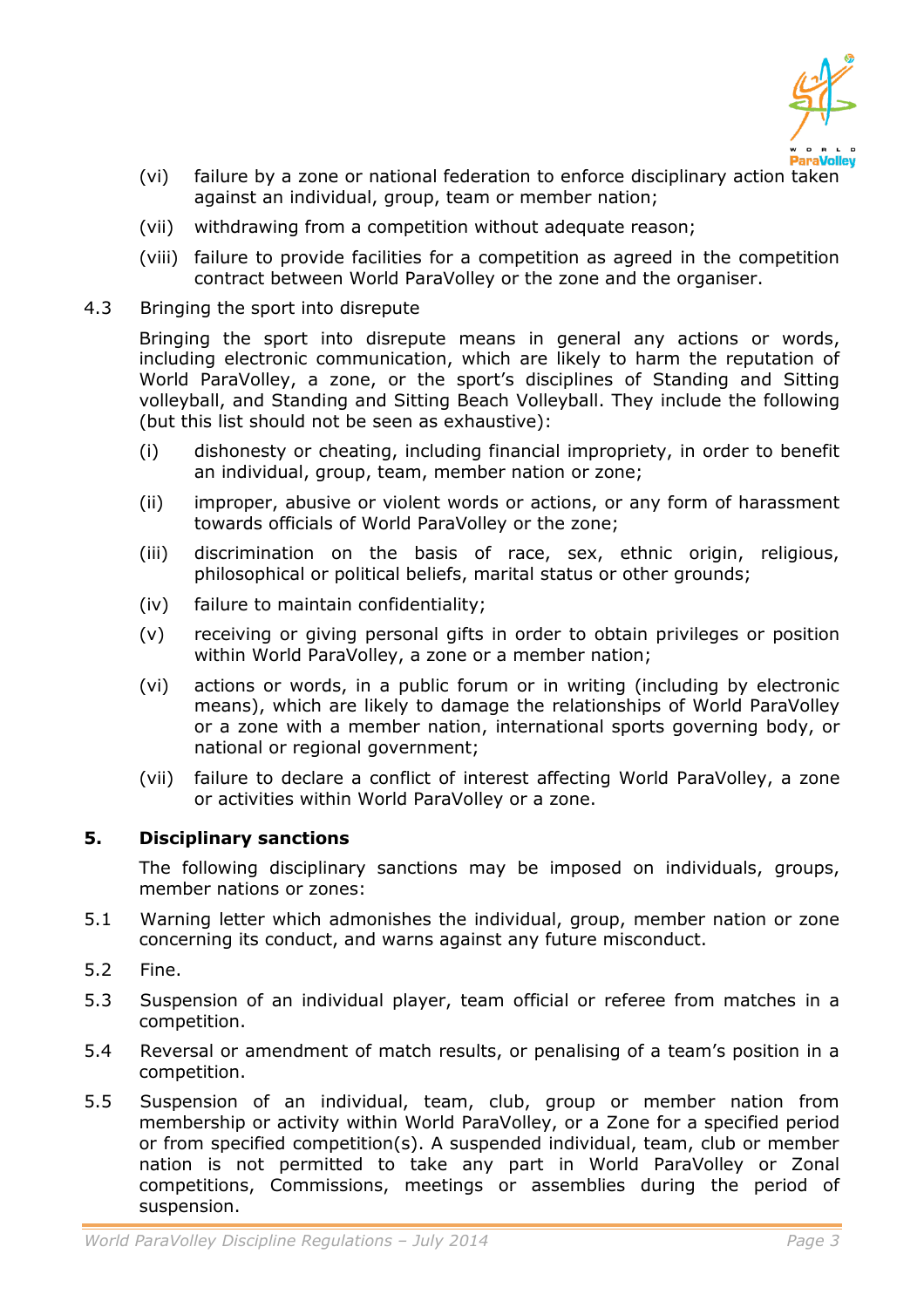

5.6 Expulsion of an individual, group or member nation from World ParaVolley.

## **6. Powers of disciplinary bodies**

- 6.1 A competition Technical Committee may impose the following disciplinary sanctions against teams and team members (including delegation members): warning letter; fine up to €250 (for an individual) or €500 (for a group, club or team); suspension of an individual player or team official from matches in that competition; reversal or amendment of match results, or penalising of a team's position in that competition. A competition Technical Committee may also recommend a further suspension to the relevant Zonal Committee/Board (if it is a zonal competition) or the World ParaVolley Sport Director, or Board of Directors (if it is a World ParaVolley competition).
- 6.2 A competition Jury of Appeal may impose the same sanctions as a competition Technical Committee and, in the case of an appeal, has the further power to cancel, reduce or increase the disciplinary sanctions imposed by the Technical Committee. A competition Jury of Appeal may also recommend a further suspension to the relevant Zonal Committee/Board (if it is a Zonal competition) or the World ParaVolley Sport Director, or Board of Directors (if it is a World ParaVolley competition).
- 6.3 The World ParaVolley Referee Commission and a properly constituted Zonal Referee Commission may impose the following disciplinary sanctions on Referee Delegates, Referee Observers and Referees: warning letter; fine up to €250; suspension from activity within World ParaVolley and its zones for up to three years. A Zonal Referee Commission or the World ParaVolley Referee Commission may also recommend a further suspension, or expulsion, to the World ParaVolley Sport Director or Board of Directors.
- 6.4 A Zonal Committee/Board may impose the following disciplinary sanctions on individuals, groups, teams, clubs and member nations: warning letter; fine up to €500 (for an individual) or €1000 (for a group, team, club or member nation); suspension of an individual, group, team, club or member nation for up to three years. A Zonal Committee/Board may also recommend a further suspension, or expulsion, to the World ParaVolley Sport Director or Board of Directors.
- 6.5 If a meeting of the Board of Directors is to take place within the 30 days following an event/action which requires further investigation, the Board of Directors shall normally decide about any further disciplinary sanctions required. The Sport Department has power to decide disciplinary cases at other times within the limits of its powers (see 6.6).
- 6.6 The Sport Department may impose the following disciplinary sanctions on individuals, groups, teams, clubs and member nations: warning letter, fine up to €500 (for an individual) or €1000 (for a group, club, team or member nation); suspension of an individual, group, team, club, team or member nation for up to five years.
- 6.7 The World ParaVolley Board of Directors may impose the following disciplinary sanctions on individuals, groups, teams, clubs and member nations: warning letter; fine up to €500 (for an individual) or €1000 (for a group, team, club or member nation); suspension of an individual, group, club, national team or member nation for up to five years; expulsion from World ParaVolley.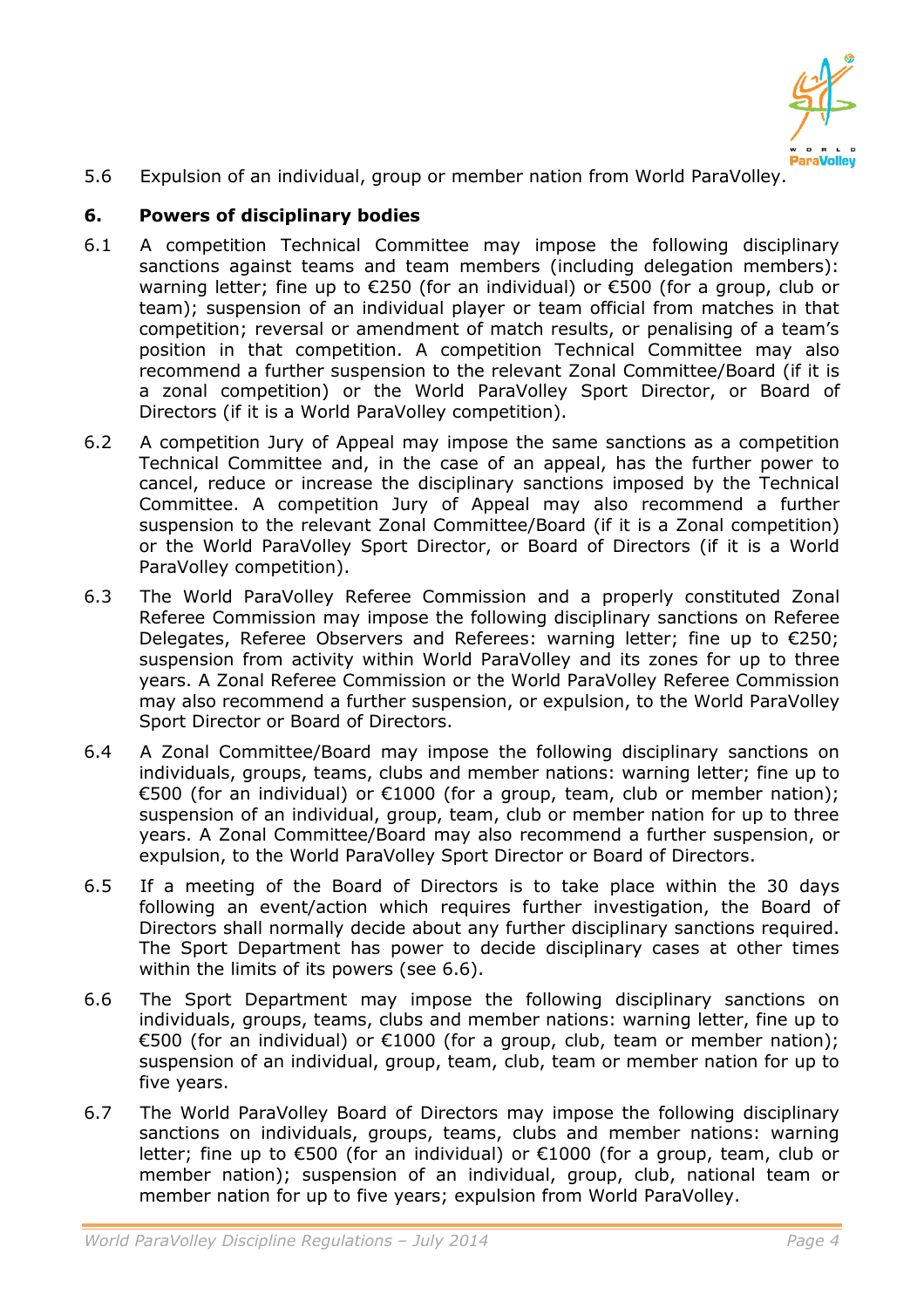

- 6.8 The World ParaVolley Judicial Commission may impose the following disciplinary sanctions on individuals, groups, teams, clubs and member nations: warning letter; fine up to €500 (for an individual) or €1000 (for a group, team, club or member nation); suspension of an individual, group, club, team or member nation for up to five years; expulsion from World ParaVolley. The Judicial Commission may cancel, reduce or increase any disciplinary sanction imposed previously concerning the particular case, in its absolute discretion
- 6.9 The World ParaVolley General Assembly has unlimited power to sanction individuals, groups, teams, clubs, member nations and Zones. Such sanctions must be agreed by simple majority vote of the member nations voting on the sanctions.

### **7. Disciplinary procedures**

- 7.1 World ParaVolley and Zonal disciplinary procedures are designed to be fair and in tune with the principles of natural justice. An individual, team, group, club, member nation or other body accused of an offence should be given opportunity to explain their actions, orally or in writing. Reasonable time must be given to allow this to happen. Decisions must be communicated clearly and promptly by the disciplinary body concerned.
- 7.2 A disciplinary hearing shall be convened by the relevant body on the basis of information from a team member, match report, match referee, Jury member or Referee Observer, Technical Delegate or Referee Delegate, Chief Classifier, Zonal or World ParaVolley official.
- 7.3 If the matter concerns an event or issue within a competition, the competition Technical Committee shall convene a hearing within 24 hours of the information being received. The Technical Committee may announce its decision orally at the close of its meeting. The Technical Committee must announce its decision in writing, in English, to the parties concerned, within 6 hours of the close of its meeting. A party receiving a disciplinary sanction from a competition Technical Committee has up to one hour from receiving the decision in writing to appeal against the decision. Any appeal must be in writing, in English, stating the grounds for the appeal, and must include the relevant fee.
- 7.4 A competition Jury of Appeal shall convene a hearing within 24 hours of an appeal being received. The Jury of Appeal may announce its decision orally at the close of its meeting. The Jury of Appeal must announce its decision in writing, in English, to the parties concerned, within 6 hours of the close of its meeting.
- 7.5 If the matter concerns an event or issue outside a competition, or a recommendation from a competition Technical Committee or Jury of Appeal, the relevant disciplinary body (see 6.3-8 above) shall arrange a disciplinary hearing within 30 days of the information being received. This hearing may be 'virtual' (electronic) or may take place by telephone. The disciplinary body shall announce its decision in writing, in English, to the parties concerned, within 48 hours of the close of its meeting.
- 7.6 If any member of the disciplinary body is a party to the matter under consideration, they must exclude themselves from taking part in the hearing.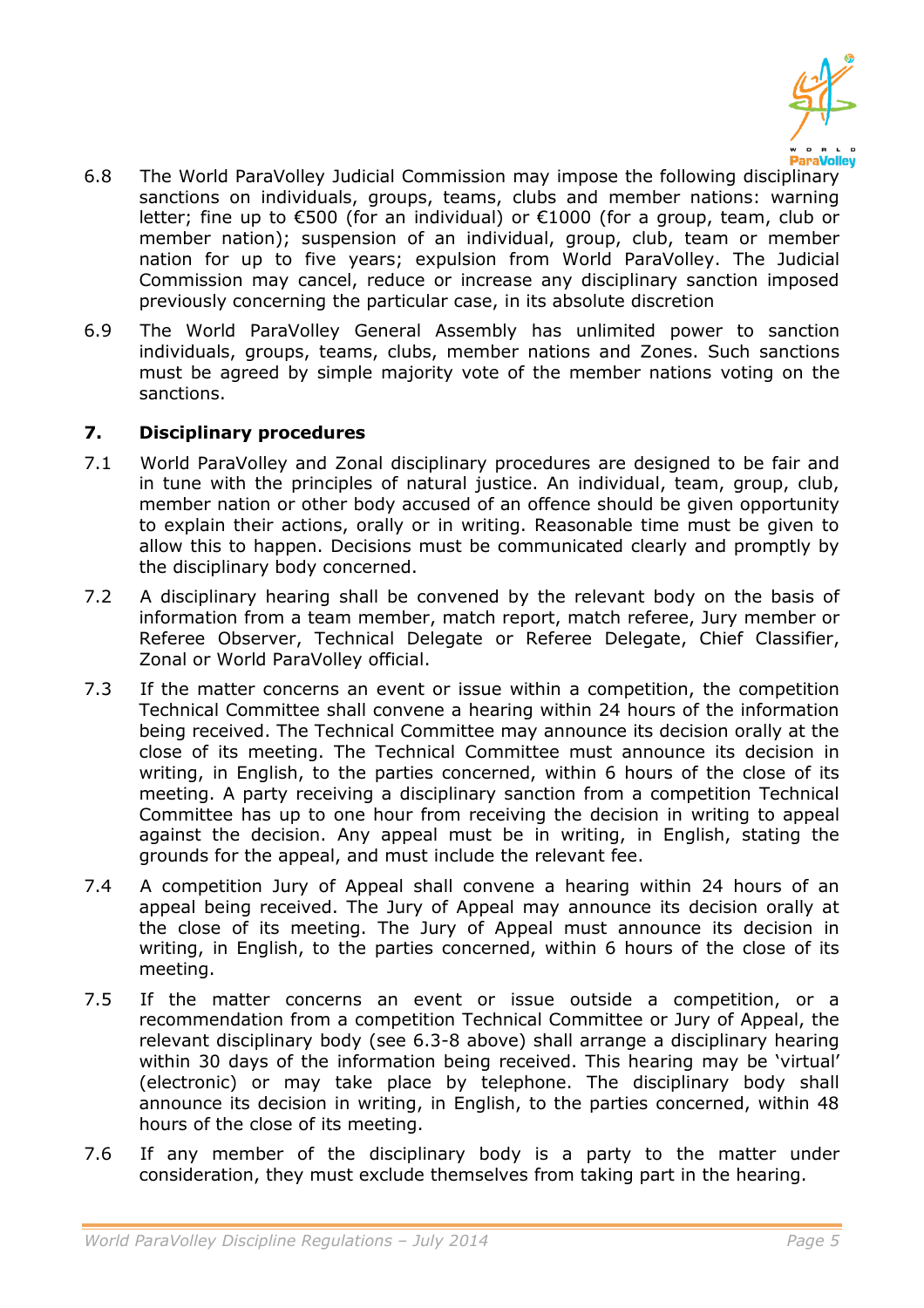

- 7.7 Parties to the matter may submit evidence to the hearing. An individual, group, team or member nation which is accused of improper conduct is entitled to a copy of any evidence submitted which is relevant to the hearing, in enough time so that they may take it into account in their evidence.
- 7.8 If the hearing takes place during a competition or assembly, the parties may request an oral hearing, which must take place in English. Otherwise, the parties' evidence must be submitted in writing in English by the deadline set by the disciplinary body.
- 7.9 After receiving the evidence from the parties, whether orally or in writing, the relevant disciplinary body shall come to a decision. This decision shall be announced in writing in English to the parties concerned, and may be sent in writing to others, at the discretion of the disciplinary body.

## **8. Application of sanctions**

- 8.1 All disciplinary decisions made shall be regarded as executed and in force from their publication in writing by the disciplinary body concerned.
- 8.2 A fine shall be paid within 30 days of the notification of the disciplinary body's decision. If a fine is not paid within that period, 10% is added to the fine. If the fine remains unpaid after 40 days, the case is subject to further disciplinary action by the relevant body (see 4.2.iv), which may include immediate suspension until the fine  $+10\%$  is paid.
- 8.3 Failure to pay other fees within the period specified when the fees are requested (see 4.2.iv) may be penalised by a Zonal Committee or the Board of Directors or Sport Department by an immediate suspension of an individual, group, team, club or member nation until the fees are paid.
- 8.4 A suspension's nature, length, start and end date and time, shall be notified in writing to the individual, team, group or member nation concerned, and also to their national federation. In the case of an individual, team or club, the national federation, or its relevant Commission in the case of an individual, shall be responsible for ensuring that the suspension is served. In the case of a member nation, the Zonal Committee/Board, World ParaVolley Sport Department and the Board of Board of Directors shall be responsible for ensuring that the suspension is served. Failure to serve a suspension is subject to further disciplinary action by the relevant body (see 4.2.iv).
- 8.5 Expulsion means that the individual, group, team, club or member nation is excluded permanently from membership of World ParaVolley and its zones. This is a severe sanction, only to be used in very serious cases.

### **9. Appeal procedures**

- 9.1 For disciplinary decisions taken by a competition Technical Committee, there is a right of appeal to the competition Jury of Appeal. The appeal must be handed in writing in English to an officer of the Jury of Appeal within one hour of the decision being received by the appellant, accompanied by the appeal fee of €600 Euros. If the appeal is successful, the appeal fee is returned to the appellant. (See 7.4 for the Jury of Appeal's procedure.)
- 9.2 There is no appeal within a competition above the decision of the Jury of Appeal.